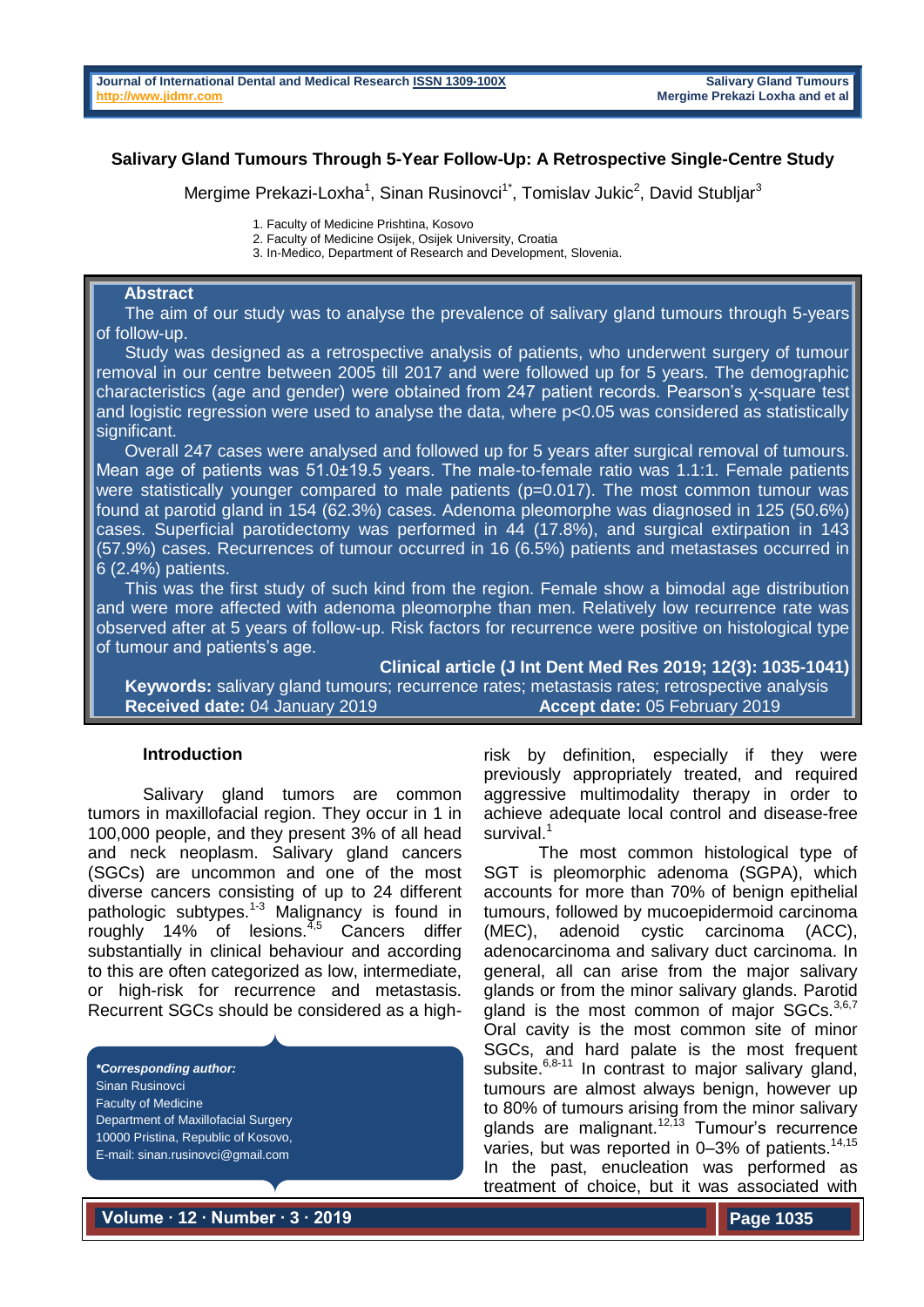high recurrence rates of up to  $45\%$ .<sup>16,17</sup> Nevertheless, some complications could also occur during surgical procedure. The main is temporary/permanent facial nerve paralysis.<sup>18</sup> The replacement of enucleation of tumour with surgical procedures such as superficial parotidectomy (SP), total parotidectomy (TP), and extracapsular dissection (ECD) reduced the incidence of recurrences and facial damage.<sup>19-21</sup>

In the future to avoid invasive techniques in treating tumours more sophisticated techniques will come through. Statistically, oral cancer is increasing each year worldwide. Thus, approaches of new surgical techniques, adjuvant therapy and molecular targeted therapy are urgently needed. For instance, enzyme ribonuclease reductase (RNR) plays an important role in DNA synthesis and repair and has been found to be an attractive target for anticancer agents. Increased activity of RNR is associated with malignant transformation and tumour cell growth which suggest that the inhibition of RNR might have a treating potential for cancers.<sup>22</sup> The future is also prevention or rapid detection or SGTs. Saliva as a complex biological mixture of fluids from 3 major glands (parotid, submandibular and sublingual gland) contains large number of biomarkers which can help in the diagnosis of many diseases, including cancer. Due to the ease of collection, it has shown a great potential in the detection of tumour markers similar as in blood of such patients. This could be used in prevention, diagnosis and monitoring without using high invasive methods used in todays practice.<sup>23</sup>

The aim of our study was to analyse the prevalence of salivary gland tumours, observe occurrence of tumour recurrence and metastasis rates in cases according to the patient's gender, age and histological type of tumour through 5 years of follow-up.

# **Materials and methods**

Study was designed as a retrospective analysis of cohort of patients from our tertiary Department of Maxillofacial Surgery in Clinical University Centre of Kosovo from year 2005 till 2017, 12 years of data timeline. The research has been conducted according to the Declaration of Helsinki. Institutional ethical review board of Medical Faculty in Prishtina approved the study. Patients did not need to give the consent of participation, since data were obtained from our archive database.

### **Subjects**

The study included all patients (children and adults), who underwent surgery of tumour removal with different surgical procedures, such as partial/total superficial parotidectomy or tumour extirpation/excision, and were followed up for 5 years. Total of 247 patients with proven tumours of salivary glands were selected for the final analysis. Cases were observed for different groups of histopathological diagnosis of cancer type according to the gender.

### Outcome parameters

The primary outcome variables were the tumour recurrence and occurrence of metastasis. Demographic characteristics (age and gender) and preoperative histopathologic findings were obtained from retrospective analysis of the medical records. The postoperative complications were not included into the analysis.

# Statistical analyses

Statistical Package of Social Sciences SPSS 21 (IBM, New York, USA) was used to calculate statistical analyses. Pearson's chi square test and univariate logistic regression were performed according to the type of variable. Statistical significance for all tests was set at p<0.05.

#### **Results**

Overall, 247 cases of salivary gland tumours were analysed through 5 years of followup after surgical removal of those tumours. The mean age of the patients in the present study was 51.0±19.5 years. The majority of the cases (N=56; 22.7%) were encountered in the  $6<sup>th</sup>$  (50-59 years of age) decade of life (Fig. 1). However, we have observed bimodal prevalence data among all patients, where another peak was shown in  $5<sup>th</sup>$  decade of life (N=52; 21.1%) and among female patients (Fig. 2). Altogether 77 cases (31.2%) were found as the elderly (aged 60 and above) (Fig. 1). Furthermore, 5 cases (2.0%) were discovered in children aged 9 years and below.

**Volume ∙ 12 ∙ Number ∙ 3 ∙ 2019**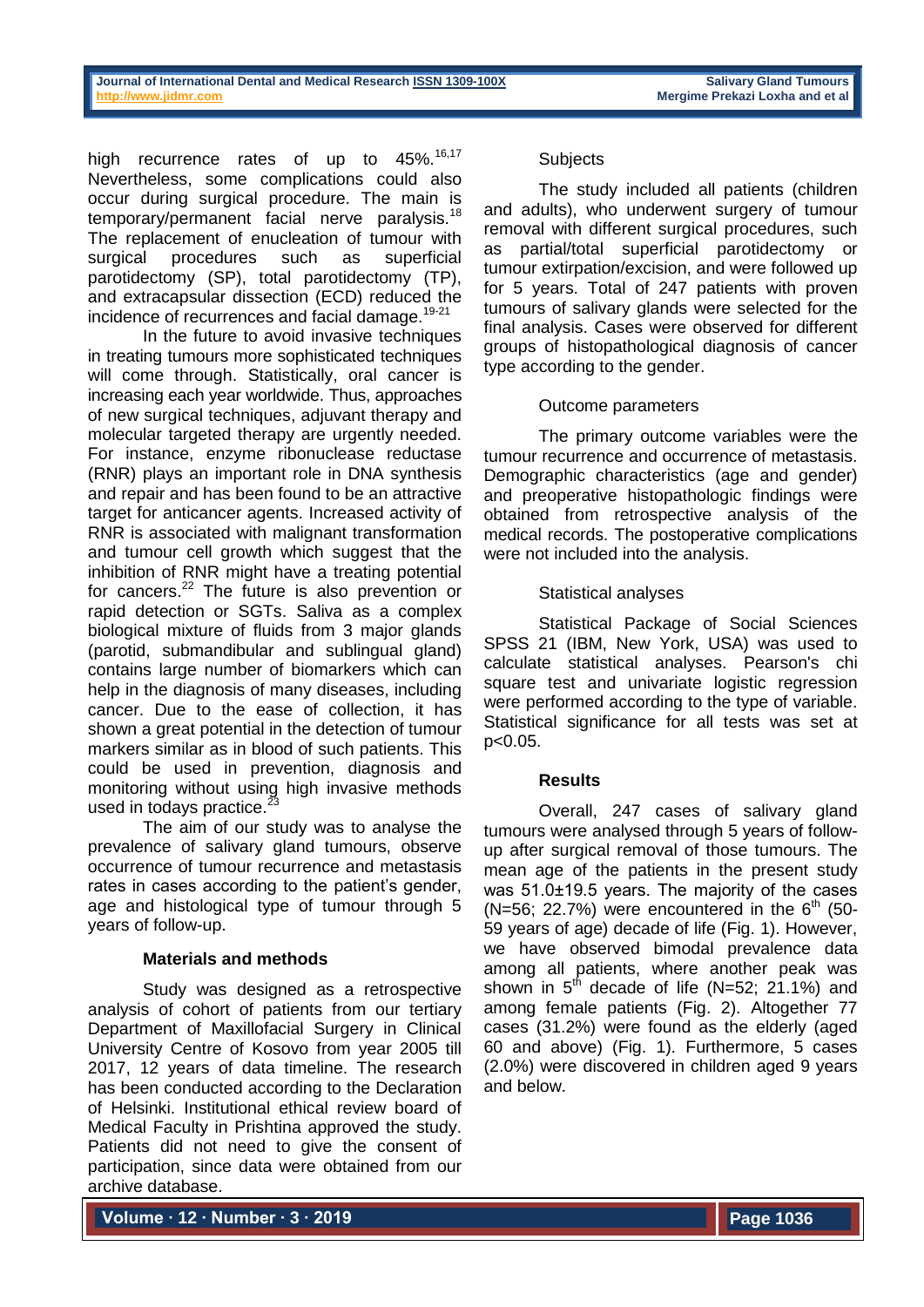

**Figure 1.** Age distribution of patients with salivary gland tumours.



**Figure 2.** Age distribution of patients with salivary gland tumours between the gender.

The male-to-female ratio was 1.1:1. Distribution of cancers by anatomical regions was different and presented in Table 1 and Table 2. The most common tumour was found at parotid gland in 154 (62.3%) cases, followed by palate region in 51 (20.6%) cases. According to histology adenoma pleomorphe was majorly diagnosed in total of 125 (50.6%) cases. As for surgical procedures, superficial parotidectomy was performed in 44 (17.8%), and surgical extirpation in 143 (57.9%) cases. Recurrence of tumour and metastasis were rare, and occurred in 16 (6.5%) and 6 (2.4%) of patients, respectively.

According to the patients' gender, a statistical difference was observed in age. Female patients were statistically significantly younger than the male patients (Table 2). Moreover, we have found differences in tumour locations and type of the tumours between genders (Table 2).

Most common risk factors for tumour recurrence were age (p=0.020), total parotidectomy as

surgical procedure and squamous cell carcinoma as primary diagnosis (Table 3). Other factors showed no statistical significance.

|                           | $N = 247$       |
|---------------------------|-----------------|
| Gender                    |                 |
| M/F                       | 129/118         |
| Age [years]               | $51.0 \pm 19.5$ |
| Salivary gland            |                 |
| <b>Buccal</b>             | $5(2.0\%)$      |
| Labial                    | $1(0.4\%)$      |
| Parotid                   | 154 (62.3%)     |
| Submandibular             | 27 (10.9%)      |
| (sub)lingual              | 7(2.8%)         |
| Palate                    | 51 (20.6%)      |
| Operation                 |                 |
| <b>Biopsy</b>             | 4 (1.6%)        |
| Surgical excision         | 31 (12.6%)      |
| Surgical extirpation      | 143 (57.9%)     |
| Superficial parotidectomy | 44 (17.8%)      |
| Total parotidectomy       | 23 (9.3%)       |
| Histological diagnosis    |                 |
| Acinic cell carcinoma     | 6(2.4%)         |
| Adenocarcinoma            | 16 (6.5%)       |
| Adenoid cystic carcinoma  | 13 (5.3%)       |
| Adenoma pleomorphe        | 125 (50.6%)     |
| B-non Hodking Lymphoma    | $1(0.4\%)$      |
| Squamos cell carcinoma    | 11 (4.5%)       |
| Wartin tumour             | 18 (7.3%)       |
| Fibromyoma                | $1(0.4\%)$      |
| Carcinoma                 | 21 (8.5%)       |
| Others*                   | 31)12,6)        |
| Tumour recurrence         | 16 (6.5%)       |
| Metastasis                | 6(2.4%)         |

\*Cystadenolymfoma papillare, lesio lymphoepitelialis benigna, lymphoepitelial sialoadenitis, marginal Zone-B cell lymphoma, fibropapilloma, lymphadenitis granulomatosa, granuloma gigantocellulare, lipoma.

|  |                        | <b>Table 1.</b> Basic characteristics of patients with |  |  |
|--|------------------------|--------------------------------------------------------|--|--|
|  | salivary gland tumours |                                                        |  |  |

|                                   | Male (N=128)    | Female (N=114)  | p-value |
|-----------------------------------|-----------------|-----------------|---------|
| Age [years]                       | $53.8 \pm 21.6$ | $47.8 \pm 16.2$ | 0.017   |
| Salivary gland                    |                 |                 | 0.012   |
| Buccal                            | 2(1.6%)         | 3(2.6%)         |         |
| Labial                            | Ω               | $1(0.9\%)$      |         |
| Parotid                           | 93 (72.3%)      | 61 (53.5%)      |         |
| Submandibular                     | 14 (10.9%)      | 13 (11.4%)      |         |
| (Sub)lingual                      | 3(2.3%)         | 4(3.5%)         |         |
| Palate                            | 16 (12.5%)      | 35 (30.7%)      |         |
| Operation                         |                 |                 | 0.012   |
| <b>Biopsy</b>                     | $1(0.8\%)$      | 3(2.6%)         |         |
| Superficial<br>parotidectomy      | 22 (17.2%)      | 22 (19.3%)      |         |
| Surgical excision                 | 10 (7.8%)       | 21 (18.4%)      |         |
| Surgical extirpation              | 78 (60.9%)      | 65 (57.0%)      |         |
| Total parotidectomy               | 18 (14.1%)      | $5(4.4\%)$      |         |
| Histological diagnosis            |                 |                 | 0.054   |
| Acinic cell carcinoma             | 3(2.3%)         | 3(2.6%)         |         |
| Adenocarcinoma                    | $9(7.0\%)$      | 7(6.1%)         |         |
| Adenoid cistic<br>carcinoma       | 6(4.7%)         | $7(6.1\%)$      |         |
| Adenoma<br>pleomorphe             | 55 (43.0%)      | 70 (61.4%)      |         |
| <b>B-non Hodgking</b><br>lymphoma | $1(0.8\%)$      | 0               |         |
| Squamos cell<br>carcinoma         | 8(6.3%)         | 3(2.6%)         |         |
| <b>Wartin Tumour</b>              | 16 (12.5%)      | $2(1.8\%)$      |         |
| Fibromyxoma                       | $1(0.8\%)$      | $\Omega$        |         |
| Carcinoma                         | 13 (10.2%)      | 8(7.0.%)        |         |
| Others*                           | 15 (12.8%)      | 16 (14.0%)      |         |
| Tumour recurrence                 | 7(5.5%)         | $9(7.9\%)$      | 0.483   |
| Metastasis                        | 5(3.9%)         | $1(0.9\%)$      | 0.123   |

\* Cystadenolymfoma papillare, lesio lymphoepitelialis benigna, lymphoepitelial sialoadenitis, marginal Zone-B cell lymphoma, fibropapilloma, lymphadenitis granulomatosa, granuloma gigantocellulare, lipoma.

**Table 2.** Characteristics of patients according to gender.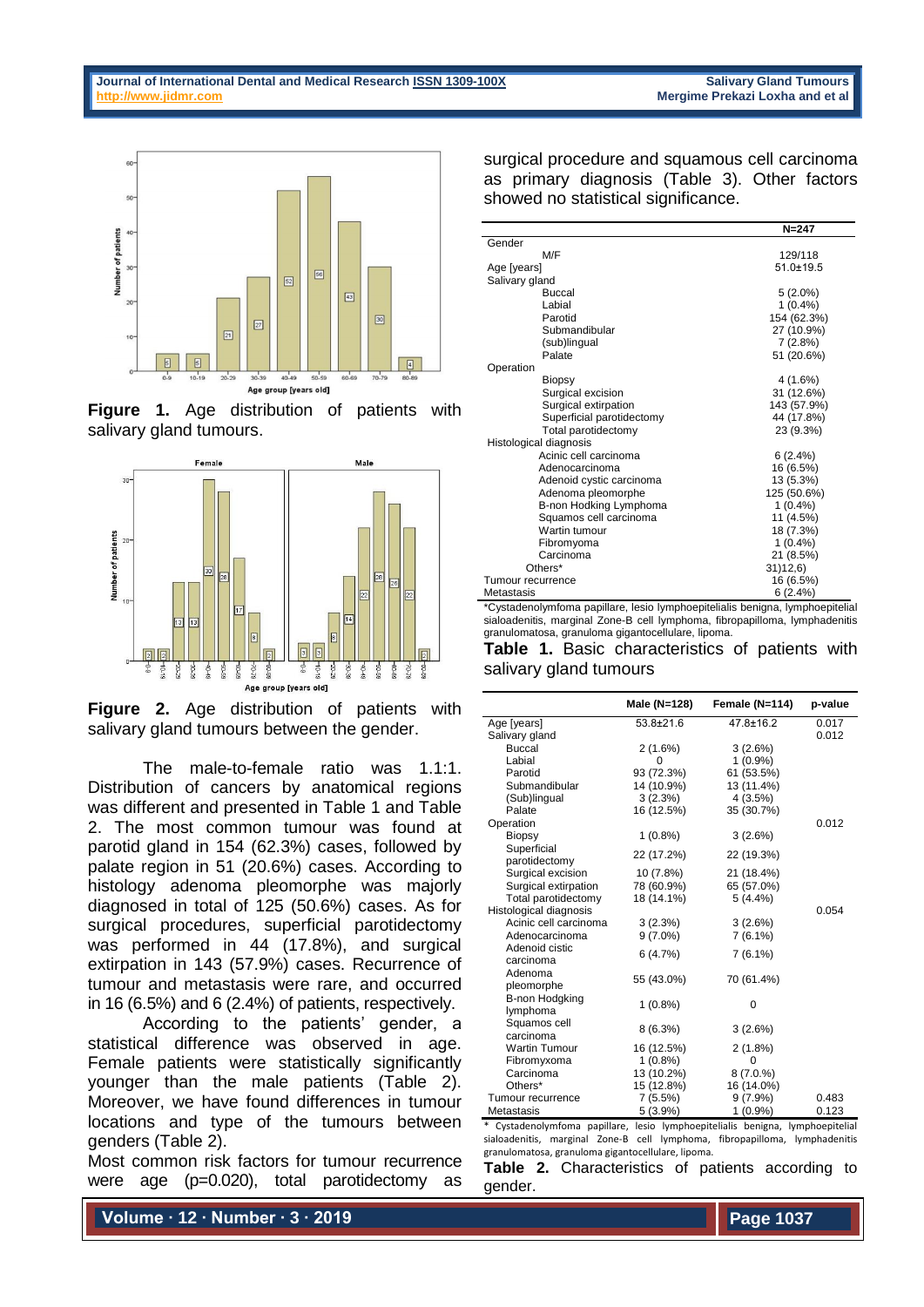|                           | <b>Recurrence of tumour</b> |                 | <b>Recurrence</b> |         |
|---------------------------|-----------------------------|-----------------|-------------------|---------|
|                           | No (N=231)                  | Yes (N=16)      | rate              | p-value |
| Age                       | $50.3 \pm 19.5$             | $62.3 \pm 15.1$ |                   | 0.020   |
| Gender                    |                             |                 |                   |         |
| M/F                       | 122/109                     | 7/9             | 5.4%/7.6%         | 0.483   |
| Salivary gland            |                             |                 |                   | 0.900   |
| <b>Buccal</b>             | $5(2.2\%)$                  | 0               |                   |         |
| Labial                    | $1(0.4\%)$                  | 0               |                   |         |
| Parotid                   | 144 (62.3%)                 | 10 (62.4%)      | 6.5%              |         |
| Submandibular             | 26 (11.3%)                  | 1(6.3%)         | 3.7%              |         |
| (sub)lingual              | 6(2.6%)                     | 1(6.3%)         | 14.3%             |         |
| Palate                    | 47 (20.3%)                  | 4 (25.0%)       | 7.8%              |         |
| Operation                 |                             |                 |                   | 0.045   |
| Biopsy                    | 4(1.7%)                     | 0               |                   |         |
| Surgical excision         | 27 (11.7%)                  | 4 (25.0%)       | 12.9%             |         |
| Surgical extirpation      | 138 (59.4%)                 | 5(31.3%)        | 3.5%              |         |
| Superficial parotidectomy | 42 (18.2%)                  | 2(12.5%)        | 4.5%              |         |
| Total parotidectomy       | 19 (8.2%)                   | 4 (25.0%)       | 17.4%             |         |
| Histological diagnosis    |                             |                 |                   | 0.039   |
| Acinic cell carcinoma     | 6(2.6%)                     | 0               |                   |         |
| Adenocarcinoma            | 15 (6.5%)                   | 1(6.3%)         | 6.3%              |         |
| Adenoid cystic carcinoma  | 10(4.3%)                    | $3(13.0\%)$     | 23.1%             |         |
| Adenoma pleomorphe        | 121 (52.4%)                 | 4 (25.0%)       | 3.2%              |         |
| B-non Hodking Lymphoma    | $1(0.4\%)$                  | $\Omega$        |                   |         |
| Squamos cell carcinoma    | 8(3.5%)                     | $3(13.0\%)$     | 27.3%             |         |
| Wartin tumour             | 16 (6.9%)                   | 2(12.5%)        | 11.1%             |         |
| Fibromyoma                | $1(0.4\%)$                  | 0               |                   |         |
| Carcinoma                 | 20 (8.6%)                   | 1(6.3%)         | 4.8%              |         |
| Others*                   | 30 (13%)                    | 1(6.3%)         | 6.3%              |         |

\* Cystadenolymfoma papillare, lesio lymphoepitelialis benigna, lymphoepitelial sialoadenitis, marginal Zone-B cell lymphoma, fibropapilloma, lymphadenitis granulomatosa, granuloma gigantocellulare, lipoma.

**Table 3.** Risk factors for the recurrence of tumours

### **Discussion**

The purpose of the current study was to retrospectively analyse the prevalence of salivary gland tumours and estimate the prevalence data of tumour recurrence rates in cases according to the patient's gender through 5 years of follow-up. We report results of relatively large cohort of 247 patients from single centre in Kosovo with 5-year period of follow-up. At the same time we investigated SGTs prevalence and recurrence rates. Interesting findings were lower age of female patients compared to males, a bimodal age distribution among all patients and females respectively, an overall 5-year recurrence risk of just 6.5%, and association of patient's age or squamous cell carcinoma with recurrence of tumour.

## **Patients' & tumours' characteristics**

SGCs are uncommon neoplasms that account for approximately 5% of all head and neck malignancies.<sup>24,25</sup> Incidence for these

neoplasms varies between 1.5 and 7.2 per 100,000 person-years.24-29 In the last 12 years in our centre we have collected 247 cases of SGTs. We did not find significant differences between males and females, in aspect of frequencies, but we have observed that the mean age of the females in the present study was statistically lower compared to males. The majority of the cases were encountered in the  $6<sup>th</sup>$  (50-59 years of age) decade of life. However, most interesting was to found a bimodal distribution of prevalence data among all patients, where another peak was shown in  $5<sup>th</sup>$  decade of life. The same was observed for female patients, that is also why bimodality was associated to female gender. One possible reason for that is that women are more aware of their appearance than men and are more frequently willing to seek medical attention for any lumps on the face. $30-32$  On the other hand, there are also some reports, that an influence of gonadal hormones, as in breast cancer, could have influence on tumour development. For instance salivary gland pleomorphic adenoma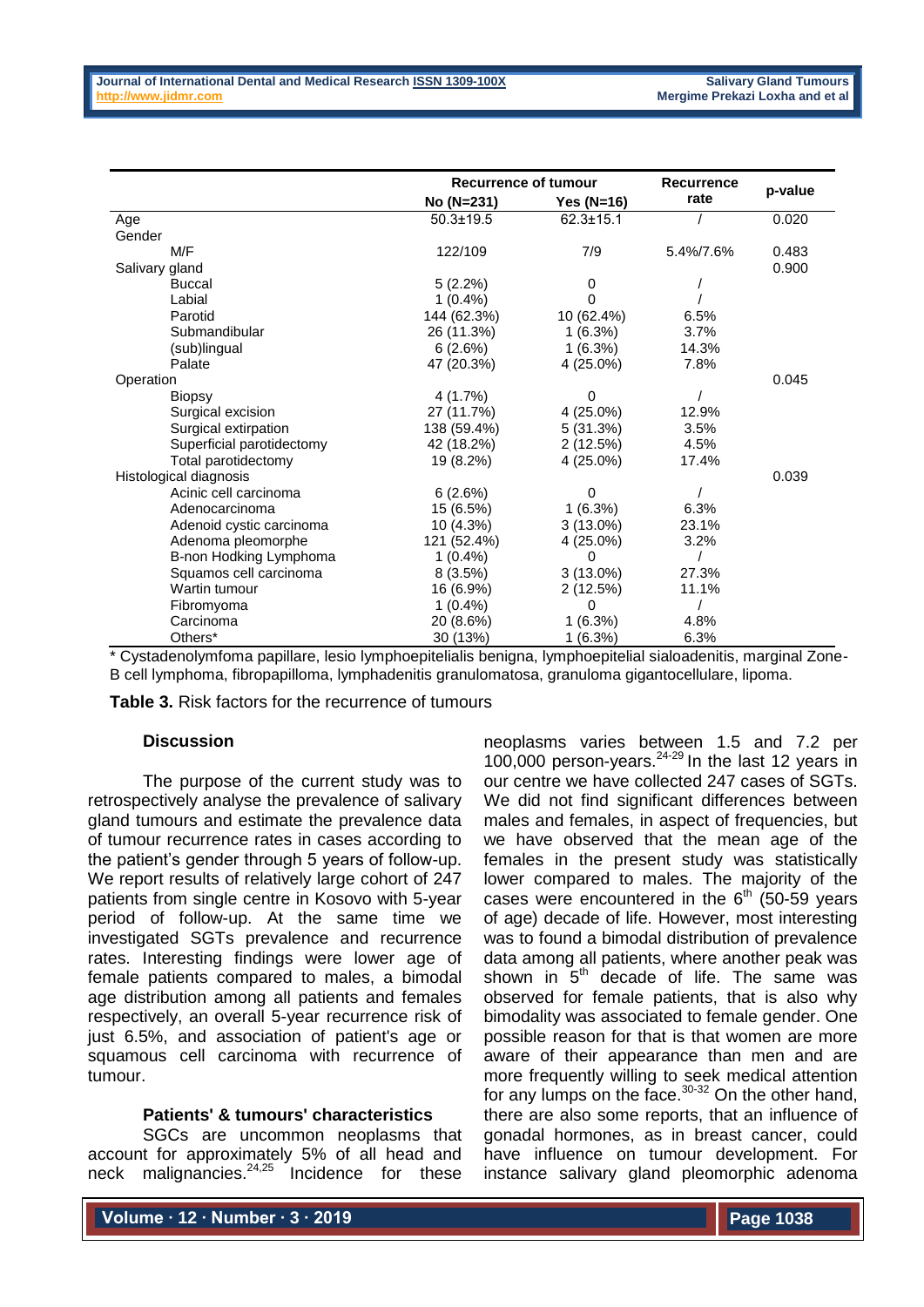(SGPA) is known to express estrogene and progesterone receptors. $33,34$  In the past salivary gland neoplasms have been associated with breast cancer.<sup>35</sup> However, despite these reports, the bimodal age distribution in females remains unexplained. Further research is needed to explore these issues.

Distribution of tumours by anatomical regions was different. The most common tumours were found at parotid gland in 62.3% of cases, followed by palate region in 20.6% of cases. According to the literature, SGTs affect the parotid, submandibular and minor glands in a ratio of  $10:1:1.^{24}$  According to histology, adenoma pleomorphe was majorly diagnosed in total of 50.6% of cases. In our cohort, types of salivary gland tumours were equally common in men and in women, but we have observed that adenoma pleomorphe was more common in females and Wartin tumours in males. Once again possibility to this could be associated to hormonal levels.

Since we found no previous mention of any sex differences in SGTs location, we cannot explain the differences of more frequent palate tumour in females and more frequent parotid tumours in men. Further studies are needed to confirm and explain these findings.

#### **Recurrence rates and metastasis rates**

After adjustment for gender, age, location and type of tumours the 6.5% first-recurrence rate was found in patients with 5 years of followup. This coincides with the previous findinas.<sup>36</sup> Our recurrence of tumour was rare, and is lower than stated in most papers. However, some caution is needed here, as populations and follow-up periods vary between studies. For the current research, we excluded analyses of malignant transformations. However, we have observed 2.4% of metastasis rates.

# **Risk factors for recurrence**

First common risk factors for tumour recurrence was patient's age (p=0.020). Mean age at primary diagnosis of recurred tumour was 62.3 and was 12 years higher than in patients who did not develop a recurrence later on. This does not coincide with the findings of Valstar et  $al.^{37}$ , who found that mean age was approximately 40 years of age and 48 years of age in patients who did not developed

recurrence. Wittekindt et al.<sup>38</sup> observed a further age difference. In their study population, mean age at primary diagnosis turned out to be lower in single recurrence patients than in multiplerecurrence patients (30.2 versus 40.3). According to the Valstar et al. $37$  tumour biology might be different in younger patients, due of hormonal aspects, genetic background, or some other factor as yet unknown.

One of risk factor for recurrence in our cohort was total parotidectomy as surgical procedure, and the type of tumour. We have found that patients with squamous cell carcinoma more frequently developed recurrences. Other parameters were not statistically significant, Furthermore tumour location, which to our knowledge is a novel finding, was observed by Valstar et al.<sup>37</sup>, but in our cohort we have not found such association. Some other publications found female gender to be associated as a risk factor for recurrence<sup>38-40</sup>, but according to our results and findings by Valstar et al. $37$  this was not in line.

### **Limitations**

Our study's main limitation was the period of patients follow-up. We should perform longterm extended follow-up, since we followed up patients for only 5 years, what in case of malignancies is relatively short period of time. So for the future analysis we suggest to follow-up patients for at least 10 years. Therefore, continued follow-up will be needed to further delineate the natural history of this disease. The findings of the current study clearly demonstrate the importance of lengthy follow-up for those patients treated for SGT and have implications for clinical care. Secondly, there was a slight information bias. Given the suboptimal diagnostic accuracy, we included histology-confirmed SGTs, so together with short follow-up only the 6.5% recurrence rate was found and may be something of an underestimate.

# **Conclusion**

This was the first study of such kind from our region. Therefore, our database of SGTs show some remarkable results; female show a bimodal age distribution, and women were more affected with adenoma pleomorphe than men. These findings may suggest some underlying hormonal mechanism. Secondly, relatively low

**Volume ∙ 12 ∙ Number ∙ 3 ∙ 2019**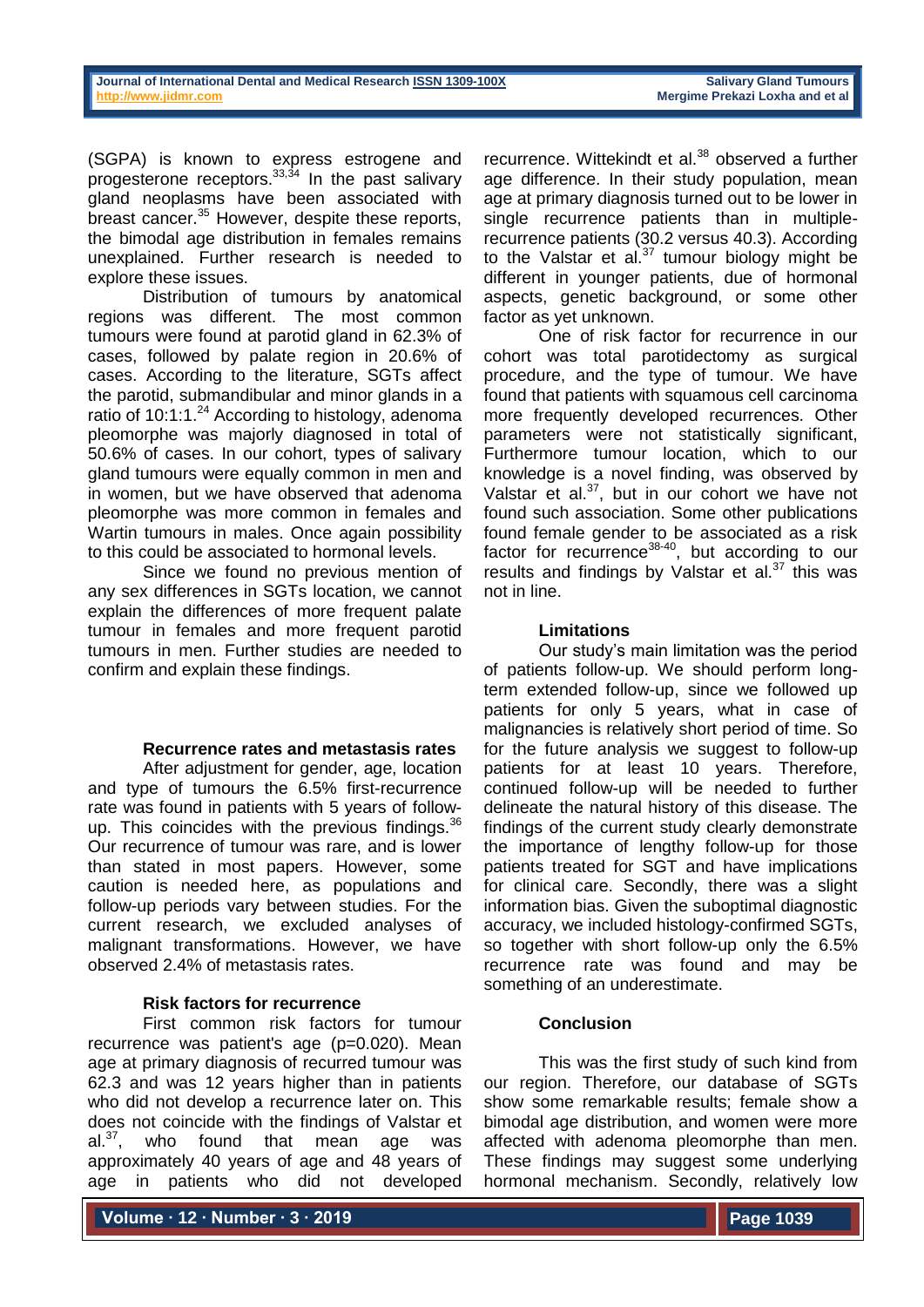recurrence rate was observed after at 5 years of follow-up. Risk factors for recurrence were positive on histological type of tumour showed important aspect, since squamous cell carcinoma compared to other histological types more frequently led to tumour recurrence. Observations in the current study stand in contrast to patients treated for localized squamous cell carcinomas of the head and neck, in whom late disease recurrences appear to be significantly less common. This study also shows that age is associated with higher risk of tumour recurrence. The literature shows reports of late recurrences after treatment for SGC appeared, with authors suggesting that this disease has the ability to recur after a prolonged period. It is important to recognize that recurrences were observed among several histologic subtypes of SGC in the current study.

#### **Acknowledgements**

The study received no funding.

### **Declaration of Interest**

All authors declare that they have no conflict of interest.

#### **References**

- 1. Gillespie MB, Albergotti WG, Eisele DW. Recurrent salivary gland cancer. Curr Treat Options Oncol 2012;13(1):58-70.
- 2. Laurie SA, Licitra L. Systemic therapy in the palliative management of advanced salivary gland cancers. J Clin Oncol 2006;24(17):2673-8.
- 3. Thompson L. World Health Organization classification of tumours: pathology and genetics of head and neck tumours. Ear Nose Throat J 2006;85(2):74.
- 4. Bradley PJ, McGurk M. Incidence of salivary gland neoplasms in a defined UK population. Br J Oral Maxillofac Surg 2013;51(5):399–403.
- 5. Przewozny T, Stankiewicz C. Neoplasms of the parotid gland in northern Poland, 1991–2000: an epidemiologic study. Eur Arch Otorhinolaryngol 2004;261(7):369–75.
- 6. Spiro RH, Koss LG, Hajdu SI, Strong EW. Tumors of minor salivary origin. A clinicopathologic study of 492 cases. Cancer 1973;31(1):117-29.
- 7. Eveson JW, Cawson RA. Tumours of the minor (oropharyngeal) salivary glands: a demographic study of 336 cases. J Oral Pathol 1985;14(6):500-9.
- 8. Ito FA, Ito K, Vargas PA, de Almeida OP, Lopes MA. Salivary gland tumors in a Brazilian population: a retrospective study of 496 cases. Int J Oral Maxillofac Surg 2005;34(5):533-6.
- 9. Copelli C, Bianchi B, Ferrari S, Ferri A, Sesenna E. Malignant tumors of intraoral minor salivary glands. Oral Oncol 2008;44(7):658-63.
- 10. Pires FR, Pringle GA, de Almeida OP, Chen SY. Intra-oral minor salivary gland tumors: a clinicopathological study of 546 cases. Oral Oncol 2007;43(5):463-70.
- 11. Vander Poorten VL, Balm AJ, Hilgers FJ, Tan IB, Keus RB, Hart AA. Stage as major long term outcome predictor in minor salivary gland carcinoma. Cancer 2000;89(6):1195-204.

**Volume ∙ 12 ∙ Number ∙ 3 ∙ 2019**

- 12. Spiro RH. Management of malignant tumors of the salivary glands. Oncology (Williston Park) 1998;12(5):671-80; discussion 683.
- 13. Iyer NG, Kim L, Nixon IJ, et al. Factors predicting outcome in malignant minor salivary gland tumors of the oropharynx. Arch Otolaryngol Head Neck Surg 2010;136(12):1240-7.
- 14. Andreasen S, Therkildsen MH, Bjørndal K, Homøe P. Pleomorphic adenoma of the parotid gland 1985–2010: a Danish nationwide study of incidence, recurrence rate, and malignant transformation. Head Neck 2016;38 Suppl 1:E1364–9.
- 15. Zbären P, Vander Poorten V, Witt RL, et al. Pleomorphic adenoma of the parotid: formal parotidectomy or limited surgery? Am J Surg 2013;205(1):109–18.
- 16. Witt RL, Eisele DW, Morton RP, Nicolai P, Vander Poorten V, Zbären P. Etiology and management of recurrent parotid pleomorphic adenoma. Laryngoscope 2014:125(4):888–93.
- 17. Albergotti WG, Nguyen SA, Zenk J GM. Extracapsular dissection for benign parotid tumors: a meta-analysis. Laryngoscope 2012;122(9):1954–60.
- 18. Paris J, Facon F, Chrestian MA, Giovanni A, Zanaret M. Recurrences of pleomorphic adenomas of the parotid: development of concepts. Rev Laryngol Otol Rhinol Bord 2004;125(2):75-80.
- 19. Emodi O, El-Naaj IA, Gordin A, Akrish S, Peled M. Superficial parotidectomy versus retrograde partial superficial parotidectomy in treating benign salivary gland tumor (pleomorphic adenoma). J Oral Maxillofac Surg 2010;68(9):2092-8.
- 20. Fukushima M, Miyaguchi M, Kitahara T. Extracapsular dissection: minimally invasive surgery applied to patients with<br>parotid pleomorphic adenoma. Acta Otolaryngol pleomorphic adenoma. Acta Otolaryngol 2011;131(6):653-9.
- 21. Lam KH, Wei WI, Ho HC, Ho CM. Whole organ sectioning of mixed parotid tumors. Am J Surg 1990;160(4):377-81.
- 22. Goot Heah K, Ain Bt Khoruddin N, Bt Mohd Shobri NR, Bt Suhaimi SN, Hock TT, Putera Mohd Yusof MY. A review of ribonucleotide reductase and cancer therapies. J Int Dent Med Res 2017;10(3):1032-7.
- 23. Laidi F, Zaoui F. Saliva diagnostic and cancer monitoring: overview. J Int Dent Med Res 2012;5:(2):94-7.
- 24. Bradley PJ, McGurk M. Incidence of salivary gland neoplasms in a defined UK population. Br J Oral Maxillofac Surg 2013;51(5):399–403.
- 25. Przewoz´ny T, Stankiewicz C. Neoplasms of the parotid gland in northern Poland, 1991–2000: an epidemiologic study. Eur Arch Otorhinolaryngol 2004;261(7):369–75.
- 26. Andreasen S, Therkildsen MH, Bjørndal K, Homøe P. Pleomorphic adenoma of the parotid gland 1985–2010: a Danish nationwide study of incidence, recurrence rate, and malignant transformation. Head Neck 2016;38 Suppl 1:E1364– 9.
- 27. Pinkston JA, Cole P. Incidence rates of salivary gland tumors: results from a population-based study. Otolaryngol Head Neck Surg 1999;120(6):834–40.
- Moeller K, Esser D, Boeger D, et al. Parotidectomy and submandibulectomy for benign diseases in Thuringia, Germany: a population-based study on epidemiology and outcome. Eur Arch Otorhinolaryngol 2013;270(3):1149–55.
- 29. Mortensen 1 KS, Hjortlund J, Bjørndal K, Krogdal AGC. Salivary gland tumors in the County of Funen, 1984–2003. Ugeskr Laeger 2008;170(7):545–8.
- 30. Micheli A, Mariotto A, Giorgi Rossi A, Gatta G, Muti P. The prognostic role of gender in survival of adult cancer patients. Eur J Cancer1998;34(14 Spec No):2271–8.
- 31. Gove WR, Hughes M. Possible causes of the apparent sex differences in physical health: an empirical investigation. Am Sociol Rev 1979;44(1):126–46.
- 32. Cleary PD, Mechanic D, Greenley JR. Sex differences in medical care utilization: an empirical investigation. J Health Soc Behav 1982;23(2):106–19.
- 33. Pietras RJ, Márquez-Garbán DC. Membrane-associated estrogen receptor signaling pathways in human cancers. Clin Cancer Res 2007;13(16):4672–6.